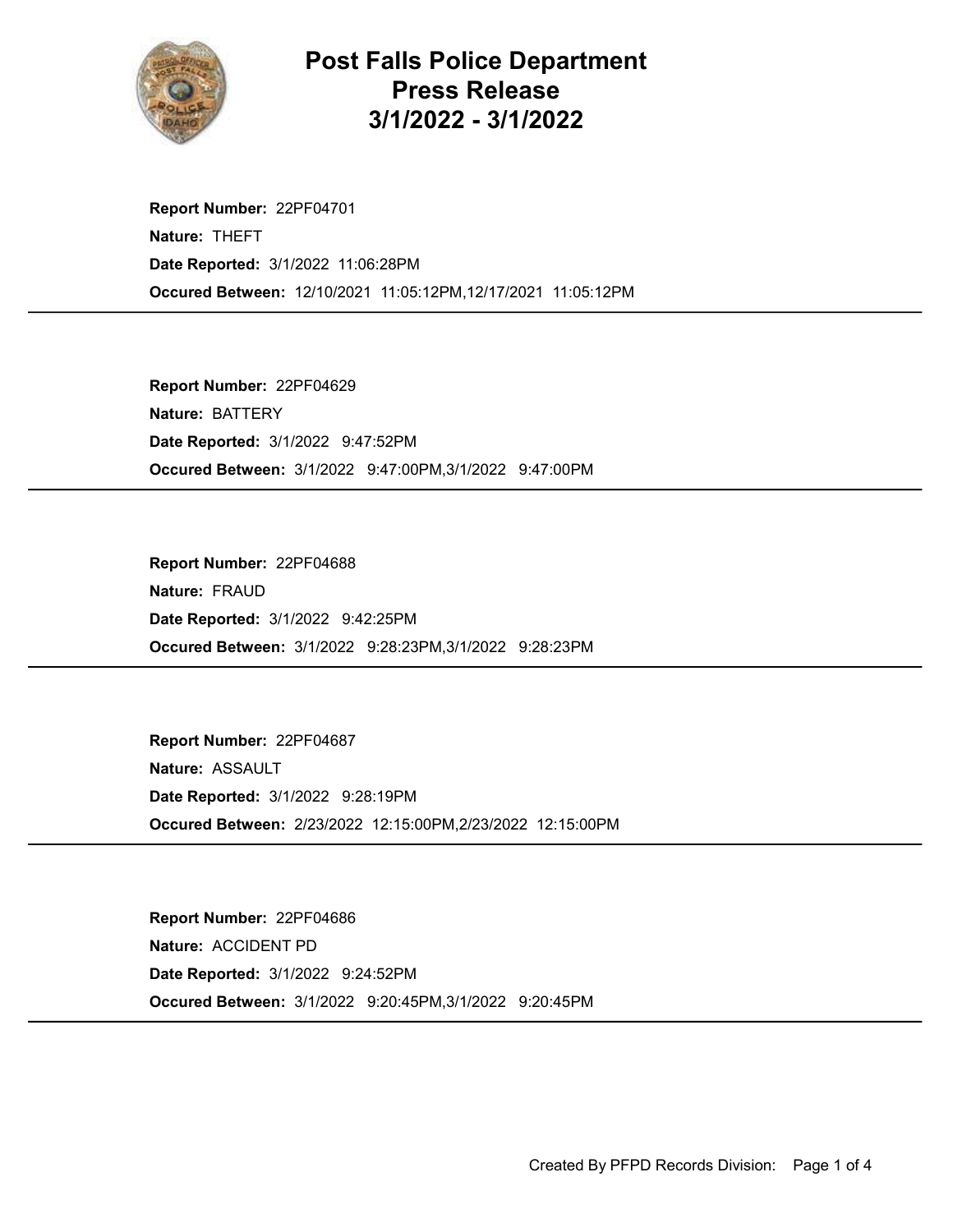Occured Between: 3/1/2022 8:59:46PM,3/1/2022 8:59:46PM Report Number: 22PF04684 Nature: CHILD ABUSE Date Reported: 3/1/2022 9:14:04PM

Occured Between: 3/1/2022 7:23:35PM,3/1/2022 7:23:35PM Report Number: 22PF04654 Nature: FRAUD Date Reported: 3/1/2022 7:24:47PM

Occured Between: 2/22/2022 8:00:00AM,2/22/2022 3:00:00PM Report Number: 22PF04608 Nature: TOBACCO PROBLEM Date Reported: 3/1/2022 6:45:23PM

Occured Between: 3/1/2022 6:24:06PM,3/1/2022 6:24:06PM Report Number: 22PF04597 Nature: THEFT Date Reported: 3/1/2022 6:26:47PM

Occured Between: 3/1/2022 5:18:57PM,3/1/2022 5:18:57PM Report Number: 22PF04594 Nature: THEFT Date Reported: 3/1/2022 5:32:21PM

Occured Between: 3/1/2022 3:35:25PM,3/1/2022 3:35:25PM Report Number: 22PF04497 Nature: DUI Date Reported: 3/1/2022 3:36:11PM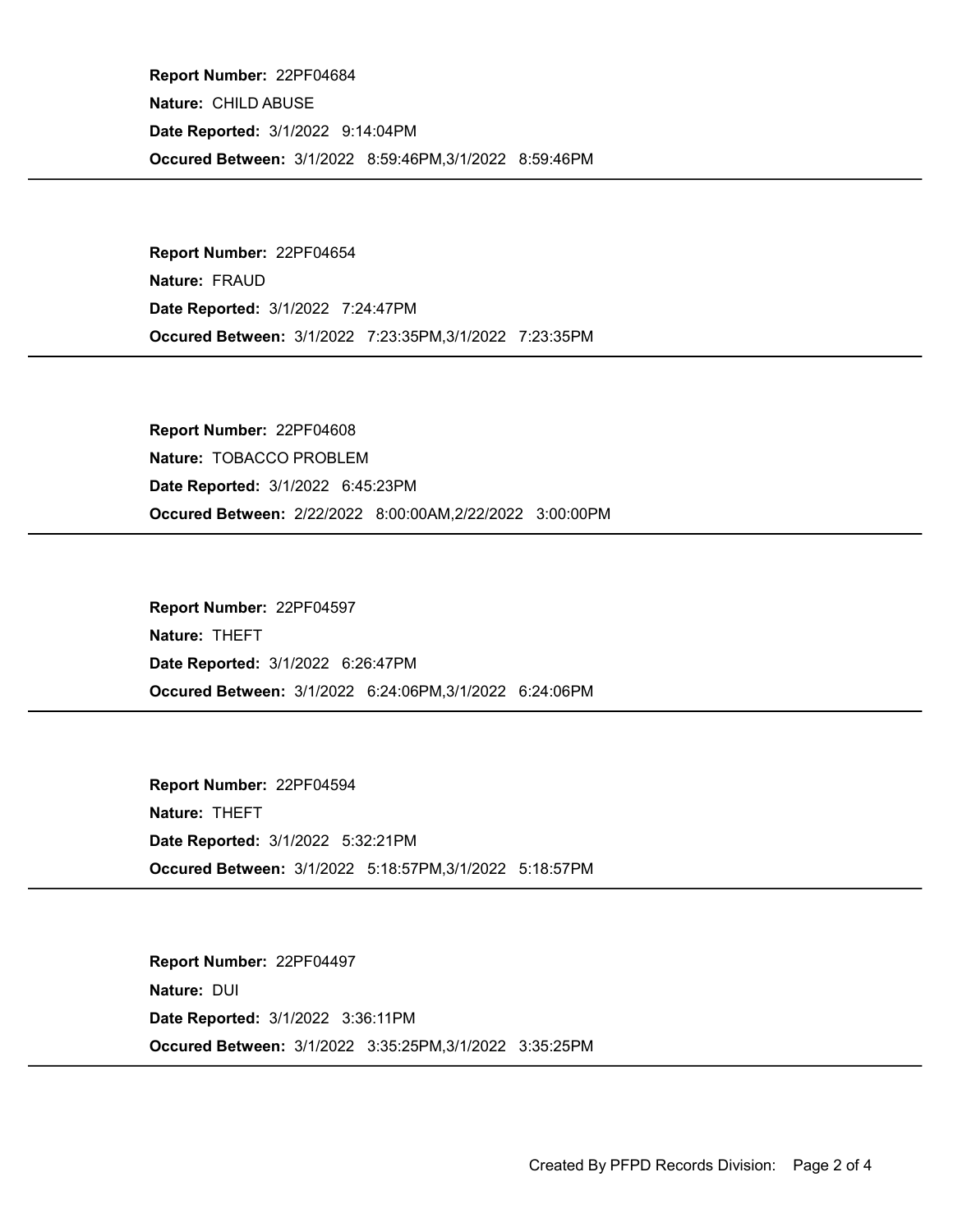Occured Between: 3/1/2022 3:31:54PM,3/1/2022 3:31:54PM Report Number: 22PF04495 Nature: SEX OFFENSE Date Reported: 3/1/2022 3:33:15PM

Occured Between: 3/1/2022 3:09:22PM,3/1/2022 3:09:22PM Report Number: 22PF04489 Nature: BURGLARY AUTO Date Reported: 3/1/2022 3:18:45PM

Occured Between: 3/1/2022 2:46:23PM,3/1/2022 2:46:23PM Report Number: 22PF04419 Nature: OVERDOSE Date Reported: 3/1/2022 2:48:10PM

Occured Between: 3/1/2022 2:43:22PM,3/1/2022 2:43:22PM Report Number: 22PF04517 Nature: THEFT Date Reported: 3/1/2022 2:43:56PM

Occured Between: 3/1/2022 2:41:31PM,3/1/2022 2:41:31PM Report Number: 22PF04515 Nature: OVERDOSE Date Reported: 3/1/2022 2:42:11PM

Occured Between: 3/1/2022 1:52:15PM,3/1/2022 1:52:15PM Report Number: 22PF04457 Nature: SHOPLIFTER Date Reported: 3/1/2022 1:53:40PM